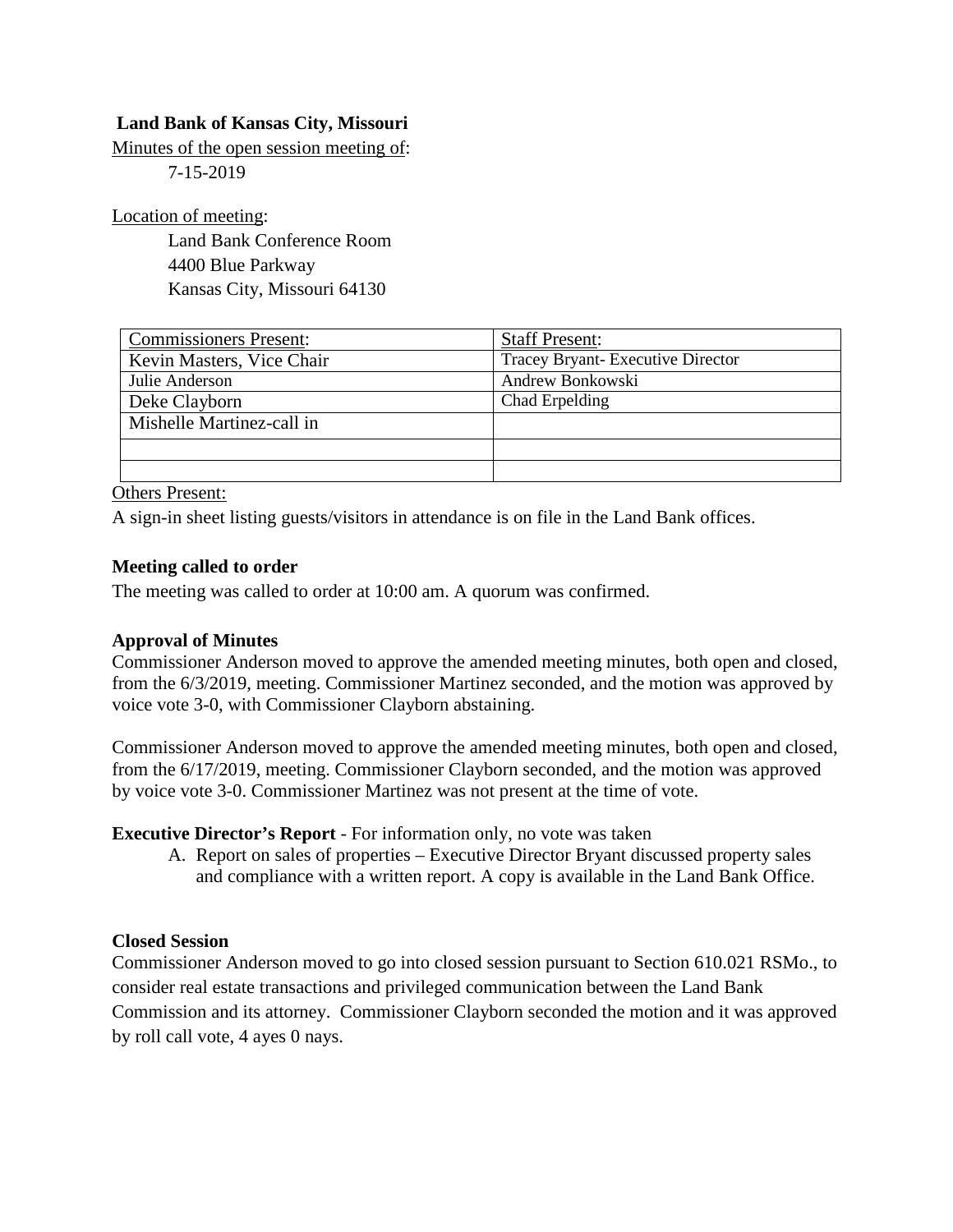## **Consideration of the sale of properties**.

The Commissioners returned to open session – motioned by JA & seconded by DC. Motion passed 3-0. Commissioner Martinez no longer present at meeting.

1. **Legal Matters:** Discussed in Closed Session.

## 2. **Guest Speakers**

- 1. East 23rd ST PAC- Rachel Riley- Request under New Business.
- 2. Movement KC- Ebony & Daniel Edwards- presented a proposal for a project of mixed income new housing in the Wendell Phillips area.
- 3. UNI- Shalaunda Holmes- UNI is starting the master planning process to develop a plan for the properties under option with Land Bank. The process will take 5-6 months. UNI has an agreement with Habitat For Humanity to build new housing. The Land Bank Board requested a scope from the master plan once completed.

## 3. **New Business:**

- **1.** Request from East 23<sup>rd</sup> St PAC for transfer of multiple properties to Kansas City Homesteading Authority. Ms. Riley was informed to complete applications for the properties before the next meeting. Commissioner Masters confirmed that these properties could be sold through Land Bank since there are not six contiguous lots.
- **2.** Consider of subordination agreement and assignment of amended Deed of Trust from Onyx Properties to 1900 Vine, LLC. Kelvin Simmons and Alison Bergman of 1900 Vine, LLC requested to move forward with the subordination agreement after minor edits. Commissioner Anderson moved to approve the modified subordination agreement and assignment of amended Deed of Trust from Onyx Properties to 1900 Vine, LLC. Commissioner Clayborn seconded the motion. Motion passed by voice vote 3 Ayes.

# 4. **Policy, Procedures, & Resolutions**:

- **1.** Mailing address on applicant's application does not have to match the address on the applicant's identification document.
- **2.** For clarification, the Board requested information from the statute, for the question of requirements for owner occupied properties to be lived in for 3 full years before Deed of Trust release.

## **Closed Session**

Commissioner Anderson moved to go into closed session pursuant to Section 610.021 RSMo., to consider real estate transactions and privileged communication between the Land Bank Commission and its attorney. Commissioner Clayborn seconded the motion and it was approved by roll call vote, 3 ayes 0 nays.

The Commissioners returned to open session – motioned by DC  $\&$  seconded by JA. Motion passed 3-0.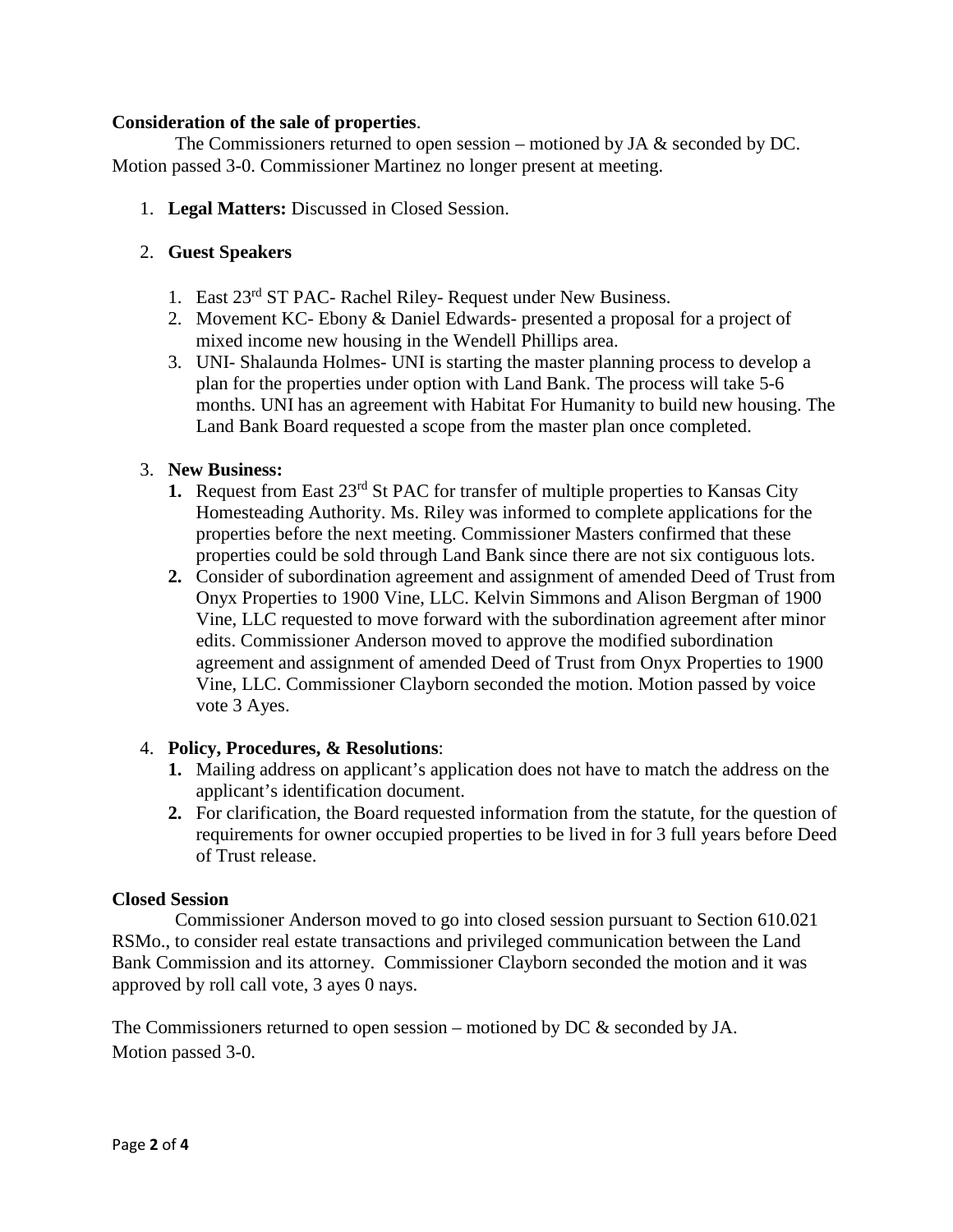# **Sales of Properties**

### **Commissioners**

Kevin Masters ("KM") – Present Mishelle Martinez ("MM") Julie Anderson ("JA") –Present Deke Clayborn ("DC") – Present

### **Consent Agenda**

Items 8 & 9 were moved to the presentation agenda. Item 10 was put on Hold until next meeting. Commissioner JA moved to approve items 1-7. Motion was seconded by DC and approved by a voice vote, 3 ayes.

|                  | <b>Presentation Agenda</b> |                                      |                                |               |               |             |
|------------------|----------------------------|--------------------------------------|--------------------------------|---------------|---------------|-------------|
|                  | <b>Address</b>             | <b>Name</b>                          | <b>Motion</b><br><b>Action</b> | <b>Movant</b> | <b>Second</b> | <b>Vote</b> |
| 1.               | 2012 Bales Ave             | Sharif<br>Muhammad                   | Approve                        | DC            | <b>JA</b>     | 3 Ayes      |
| 2.               | 2014 Bales Ave             | Sharif<br>Muhammad                   | Approve                        | DC            | JA            | 3 Ayes      |
| 3.               | 2519 Spruce Ave            | Marcelo<br>Neponuecno-<br>Rodreiguez | Reject                         | JA            | <b>DC</b>     | 3 Ayes      |
| $\overline{4}$ . | 2910 E 12th St             | <b>Monarch Glass</b><br>Studio       | Hold                           |               |               |             |
| 5.               | 2912 E 12th St             | <b>Monarch Glass</b><br>Studio       | Hold                           |               |               |             |
| 6.               | 2914 E 12th St             | <b>Monarch Glass</b><br>Studio       | Hold                           |               |               |             |
| 7.               | 3628 Chestnut Ave          | Jacqueline<br>Vilkin                 | Reject                         | <b>JA</b>     | DC            | 3 Ayes      |
| 8.               | 4440 South Benton<br>Ave   | Jacqueline<br>Vilkin                 | Reject                         | JA            | <b>DC</b>     | 3 Ayes      |
| 9.               | 4428 Montgall Ave          | Earnest<br>Muhammad                  | Approval                       | DC            | JA            | 3 Ayes      |
| 10               | 7221 Walrond Ave           | Caymen<br>DePriest                   | Approval                       | DC            | JA            | 3 Ayes      |
| 11               | 8810 E 9 <sup>th</sup> St  | Alejandra<br>Moreno                  | Reject                         | JA            | DC            | 3 Ayes      |